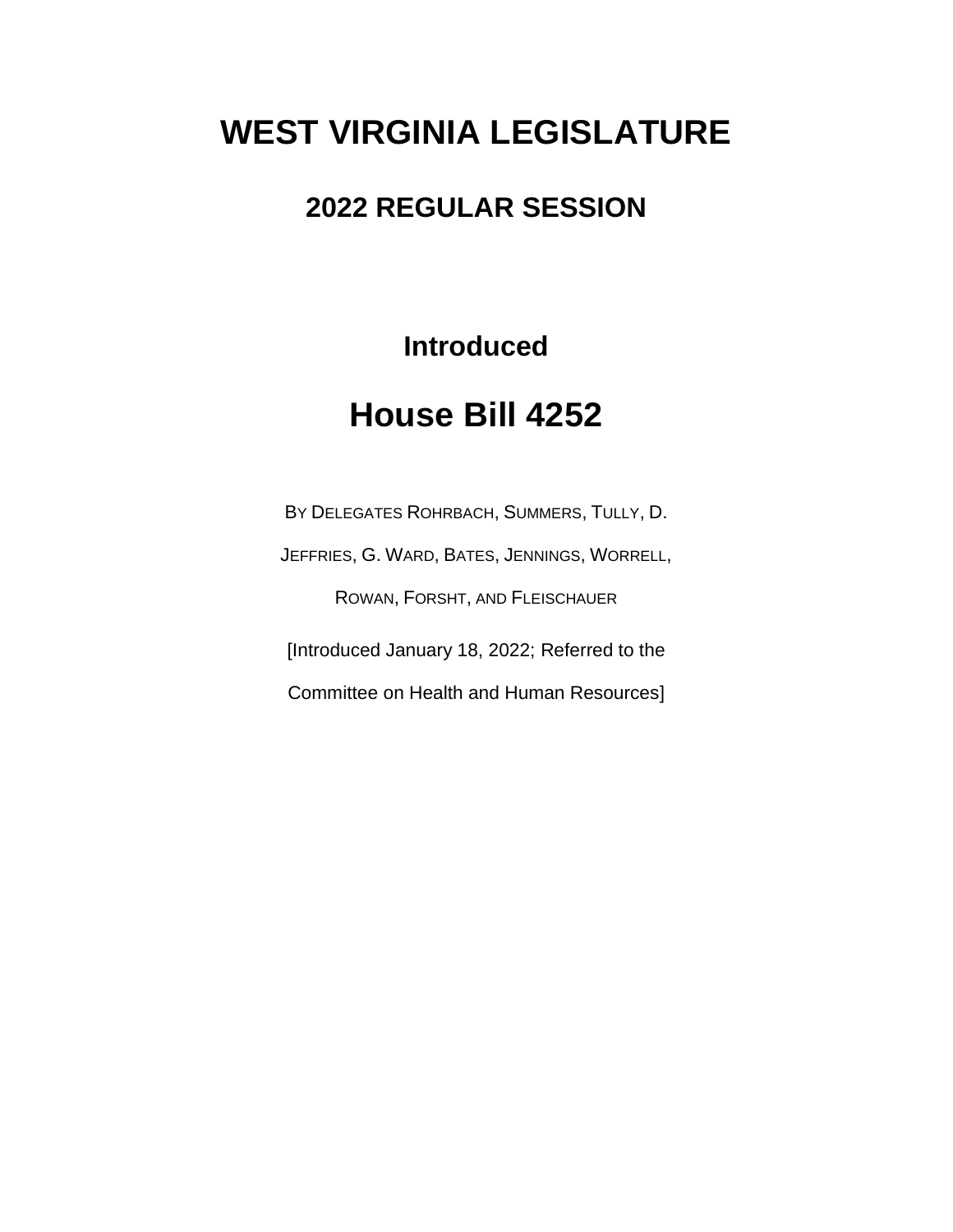- A BILL to amend and reenact §33-59-1 of the Code of West Virginia, 1931, as amended, relating to diabetes; reducing copayments; adding coverage for devices; permitting testing
- equipment to be purchased without a prescription.

*Be it enacted by the Legislature of West Virginia:*

#### **ARTICLE 59. REQUIRED COVERAGE FOR HEALTH INSURANCE.**

#### **§33-59-1. Cost sharing in prescription insulin drugs.**

(a) *Findings. –*

(1) It is estimated that over 240,000 West Virginians are diagnosed and living with type 1

or type 2 diabetes and another 65,000 are undiagnosed;

- (2) Every West Virginian with type 1 diabetes and many with type 2 diabetes rely on daily doses of insulin to survive;
- (3) The annual medical cost related to diabetes in West Virginia is estimated at \$2.5 billion annually;

 (4) Persons diagnosed with diabetes will incur medical costs approximately 2.3 times higher than persons without diabetes;

 (5) The cost of insulin has increased astronomically, especially the cost of insurance copayments, which can exceed \$600 per month. Similar increases in the cost of diabetic equipment and supplies, and insurance premiums have resulted in out-of-pocket costs for many West Virginia diabetics in excess of \$1,000 per month;

 (6) National reports indicate as many as one in four type 1 diabetics underuse, or ration, insulin due to these increased costs. Rationing insulin has resulted in nerve damage, diabetic comas, amputation, kidney damage, and even death; and

 (7) It is important to enact policies to reduce the costs for West Virginians with diabetes to obtain life-saving and life-sustaining insulin.

(b) As used in this section:

(1) "Cost-sharing payment" means the total amount a covered person is required to pay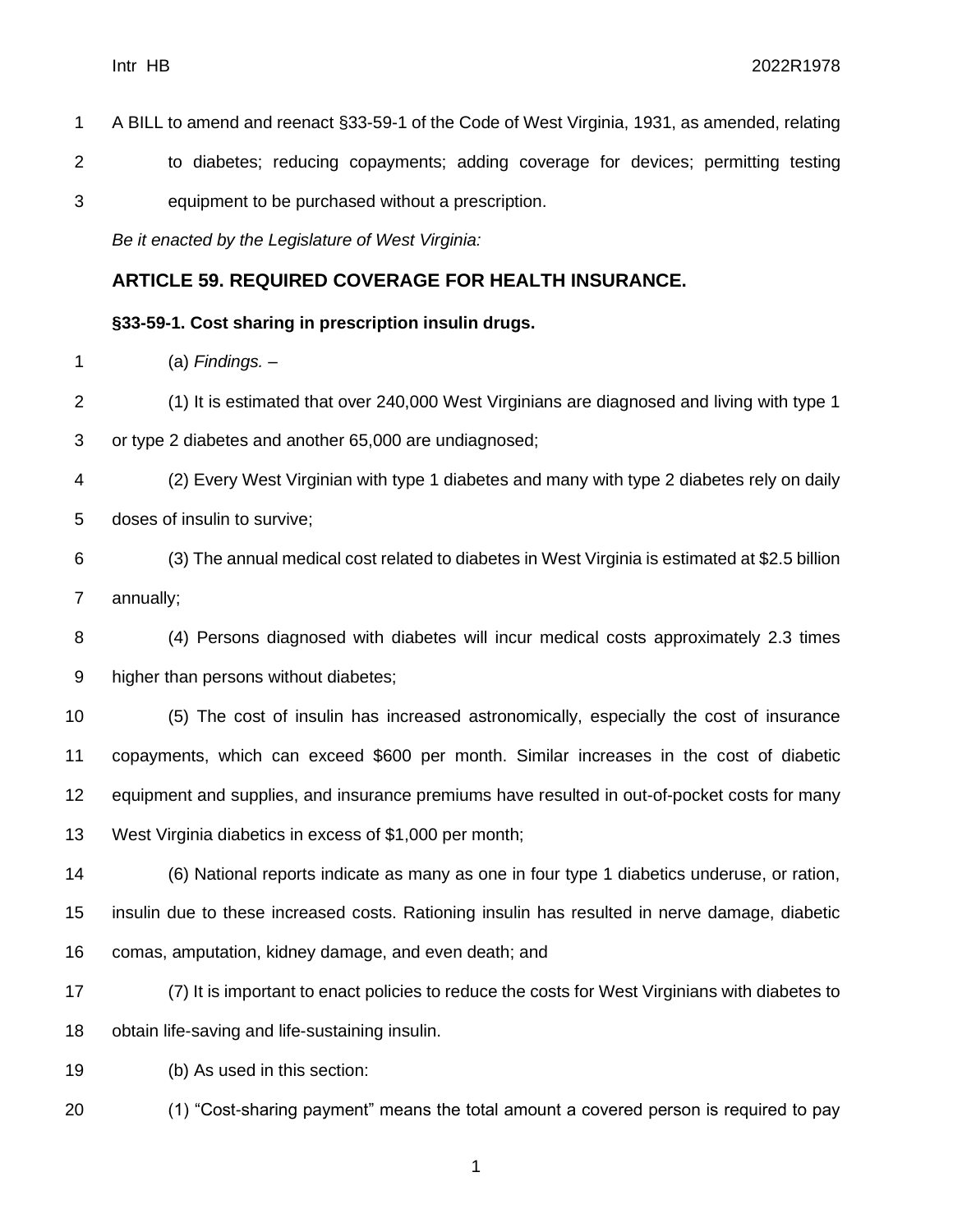- at the point of sale in order to receive a prescription drug that is covered under the covered person's health plan.
- (2) "Covered person" means a policyholder, subscriber, participant, or other individual covered by a health plan.
- (3) "Device" means a blood glucose test strip, glucometer, continuous glucometer, lancet,

26 lancing device, or insulin syringe used to cure, diagnose, mitigate, prevent, or treat diabetes or

- low blood sugar, but does not include insulin pumps;
- 28  $(3)$  (4) "Health plan" means any health benefit plan, as defined in §33-16-1a(h) of this code, that provides coverage for a prescription insulin drug.
- (4) (5) "Pharmacy benefits manager" means an entity that engages in the administration
- or management of prescription drug benefits provided by an insurer for the benefit of its covered
- persons.
- 33  $(5)$  (6) "Prescription insulin drug" means a prescription drug that contains insulin and is used to treat diabetes.
- (c) Each health plan shall cover at least one type of insulin in all the following categories:
- (1) Rapid-acting;
- (2) Short-acting;
- (3) Intermediate-acting;
- (4) Long-acting;
- (5) Pre-mixed insulin products;
- (6) Pre-mixed insulin/GLP-1 RA products; and
- (7) Concentrated human regular insulin.

 (d) Notwithstanding the provisions of §33-1-1 *et seq.* of this code, an insurer subject to §33-15-1 *et seq.*, §33-16-1 *et seq.*, §33-24-1 *et seq.*, §33-25-1 *et seq.*, and §33-25A-1 *et seq.* of 45 this code which issues or renews a health insurance policy on or after July 1, 2020 January 1, 2022, shall provide coverage for prescription insulin drugs and equipment pursuant to this section.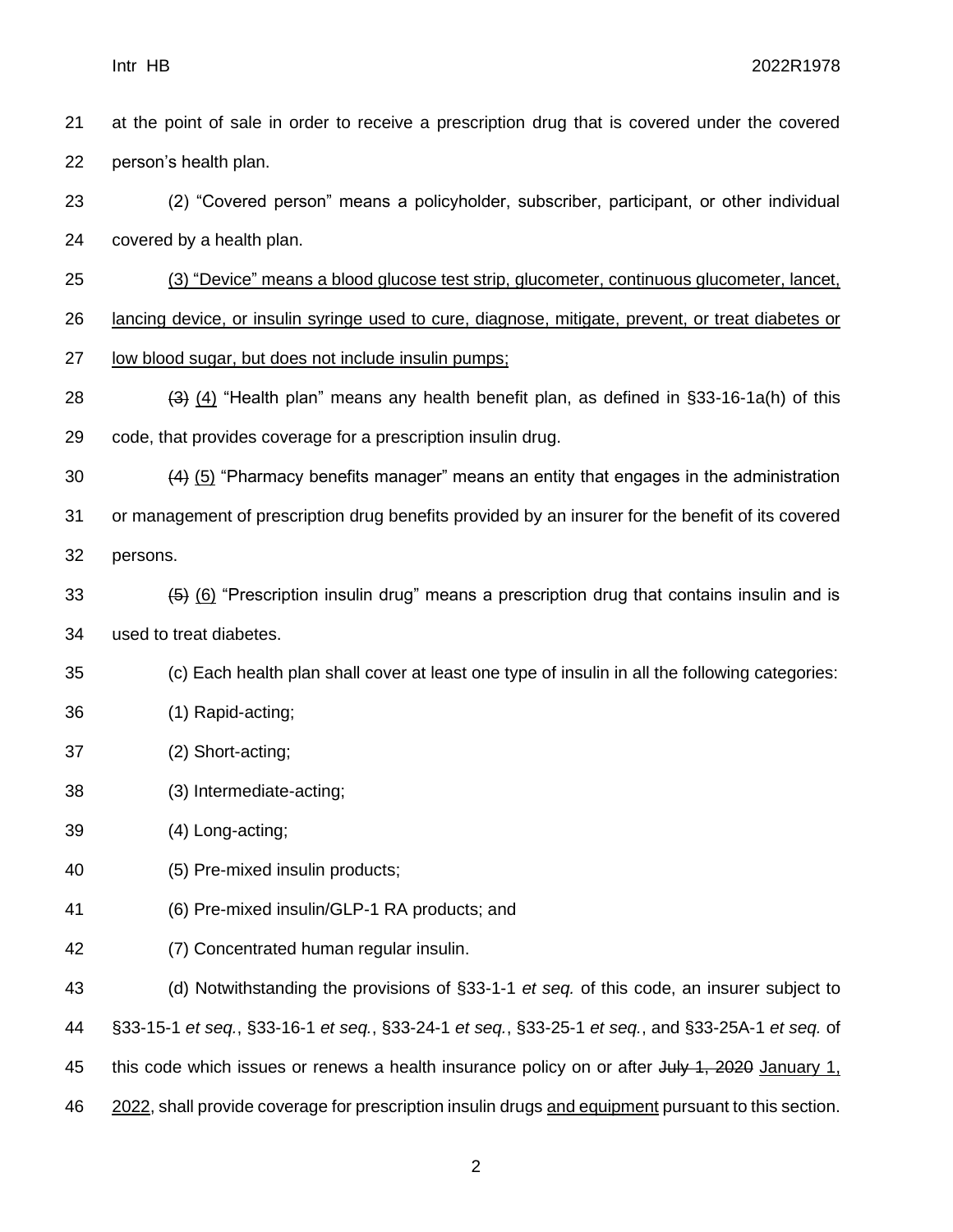47 (e) Cost sharing for a 30-day supply of a covered prescription insulin drug shall may not exceed \$100 \$35 for a 30-day supply of a covered prescription insulin and \$100 for devices, regardless of the quantity or type of prescription insulin used to fill the covered person's prescription needs.

 (f) Nothing in this section prevents an insurer from reducing a covered person's cost sharing to an amount less than the amount specified in subsection (e) of this section.

 (g) No contract between an insurer subject to §33-15-1 *et seq.*, §33-16-1 *et seq.*, §33-24- 1 *et seq.*, §33-25-1 *et seq.*, and §33-25A-1 of this code or its pharmacy benefits manager and a pharmacy or its contracting agent shall contain a provision: (i) Authorizing the insurer's pharmacy benefits manager or the pharmacy to charge; (ii) requiring the pharmacy to collect; or (iii) requiring a covered person to make a cost-sharing payment for a covered prescription insulin drug in an amount that exceeds the amount of the cost-sharing payment for the covered prescription insulin 59 drug established by the insurer pursuant to subsection (e) of this code section.

 (h) An insurer subject to §33-15-1 *et seq.*, §33-16-1 *et seq.*, §33-24-1 *et seq.*, §33-25-1 *et seq.*, and §33-25A-1 of this code shall provide coverage for the following equipment and supplies for the treatment and/or management of diabetes for both insulin-dependent and noninsulin- dependent persons with diabetes and those with gestational diabetes: Blood glucose monitors, monitor supplies, insulin, injection aids, syringes, insulin infusion devices, pharmacological agents for controlling blood sugar, and orthotics.

 (i) An insurer subject to §33-15-1 *et seq.*, §33-16-1 *et seq.*, §33-24-1 *et seq.*, §33-25-1 *et seq.*, and §33-25A-1 of this code shall include coverage for diabetes self-management education to ensure that persons with diabetes are educated as to the proper self-management and treatment of their diabetes, including information on proper diets.

 (j) All health care plans must offer an appeals process for persons who are not able to 71 take one or more of the offered prescription insulin drugs noted in subsection (c) of this eede section. The appeals process shall be provided to covered persons in writing and afford covered